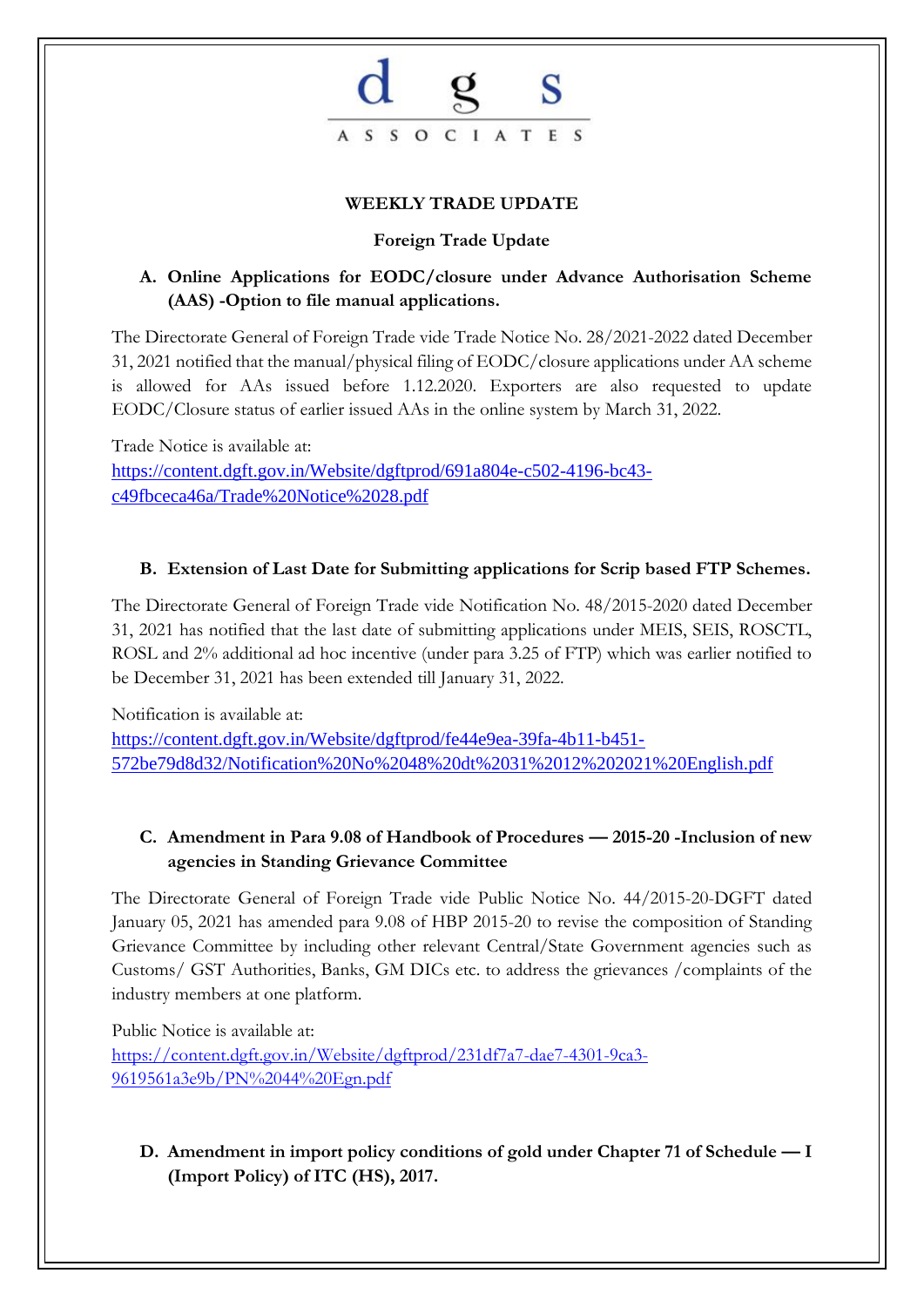The Directorate General of Foreign Trade vide Notification No. 49/2015-2020 dated January 05, 2021 has notified that in addition to nominated agencies as notified by RBI (in case of banks) and nominated agencies notified by DGFT, qualified jewellers as notified by International Financial Services Centres Authority (IFSCA) will be permitted to import gold under specific ITC(HS) Codes through India International Bullion Exchange IFSC Ltd. (IIBX). However, import of gold/silver under Advance Authorisation and supply of gold/silver directly by foreign buyers to exporters under para 4.45 of FTP against export orders would continue to be governed by the relevant FTP provisions.

Notification is available at:

[https://content.dgft.gov.in/Website/dgftprod/8ce5d1a5-c960-4ee8-805f-](https://content.dgft.gov.in/Website/dgftprod/8ce5d1a5-c960-4ee8-805f-4f70676a4dd4/Notification%2049%20dt%2005-01-22%20Eng.pdf)[4f70676a4dd4/Notification%2049%20dt%2005-01-22%20Eng.pdf](https://content.dgft.gov.in/Website/dgftprod/8ce5d1a5-c960-4ee8-805f-4f70676a4dd4/Notification%2049%20dt%2005-01-22%20Eng.pdf)

# **E. Continuation of operations of the DGFT 'COVID-19 Helpdesk' for International Trade related Issues'.**

The Directorate General of Foreign Trade vide Trade Notice No. 29/2021-2022 dated January 06, 2021 has notified the continuation of 'COVID-19 Helpdesk' to support and seek suitable resolutions to issues arising in respect of International Trade.

Trade Notice is available at: [https://content.dgft.gov.in/Website/dgftprod/93d1ba9c-4ed9-4853-a75c-](https://content.dgft.gov.in/Website/dgftprod/93d1ba9c-4ed9-4853-a75c-740ca84d8654/Trade%20Notice%2029%20-%20Continuation%20of%20DGFT%20Covid-19%20Helpdesk%206Jan2022.pdf)[740ca84d8654/Trade%20Notice%2029%20-%20Continuation%20of%20DGFT%20Covid-](https://content.dgft.gov.in/Website/dgftprod/93d1ba9c-4ed9-4853-a75c-740ca84d8654/Trade%20Notice%2029%20-%20Continuation%20of%20DGFT%20Covid-19%20Helpdesk%206Jan2022.pdf)[19%20Helpdesk%206Jan2022.pdf](https://content.dgft.gov.in/Website/dgftprod/93d1ba9c-4ed9-4853-a75c-740ca84d8654/Trade%20Notice%2029%20-%20Continuation%20of%20DGFT%20Covid-19%20Helpdesk%206Jan2022.pdf)

## **Trade Remedy Measures Update**

The **Department of Revenue, Ministry of Finance** has recently undertaken the following measures.

• **December 27, 2021**- Imposition of anti-dumping duty vide Notification No. 77/2021- Customs (ADD) on "Decor Paper" originating in or exported from China PR for a period of 5 years.

Notification Link: [https://www.cbic.gov.in/resources//htdocs-cbec/customs/cs-act/notifications/notfns-](https://www.cbic.gov.in/resources/htdocs-cbec/customs/cs-act/notifications/notfns-2021/cs-add2021/csadd77-2021.pdf)[2021/cs-add2021/csadd77-2021.pdf](https://www.cbic.gov.in/resources/htdocs-cbec/customs/cs-act/notifications/notfns-2021/cs-add2021/csadd77-2021.pdf)

• **December 29, 2021**- Seeks to amend various anti-dumping duty notifications vide Notification No. 78/2021-Customs (ADD) to align with HSN 2022 w.e.f. January 1, 2022.

Notification Link:

.

[https://www.cbic.gov.in/resources//htdocs-cbec/customs/cs-act/notifications/notfns-](https://www.cbic.gov.in/resources/htdocs-cbec/customs/cs-act/notifications/notfns-2021/cs-add2021/csadd78-2021.pdf)[2021/cs-add2021/csadd78-2021.pdf](https://www.cbic.gov.in/resources/htdocs-cbec/customs/cs-act/notifications/notfns-2021/cs-add2021/csadd78-2021.pdf)